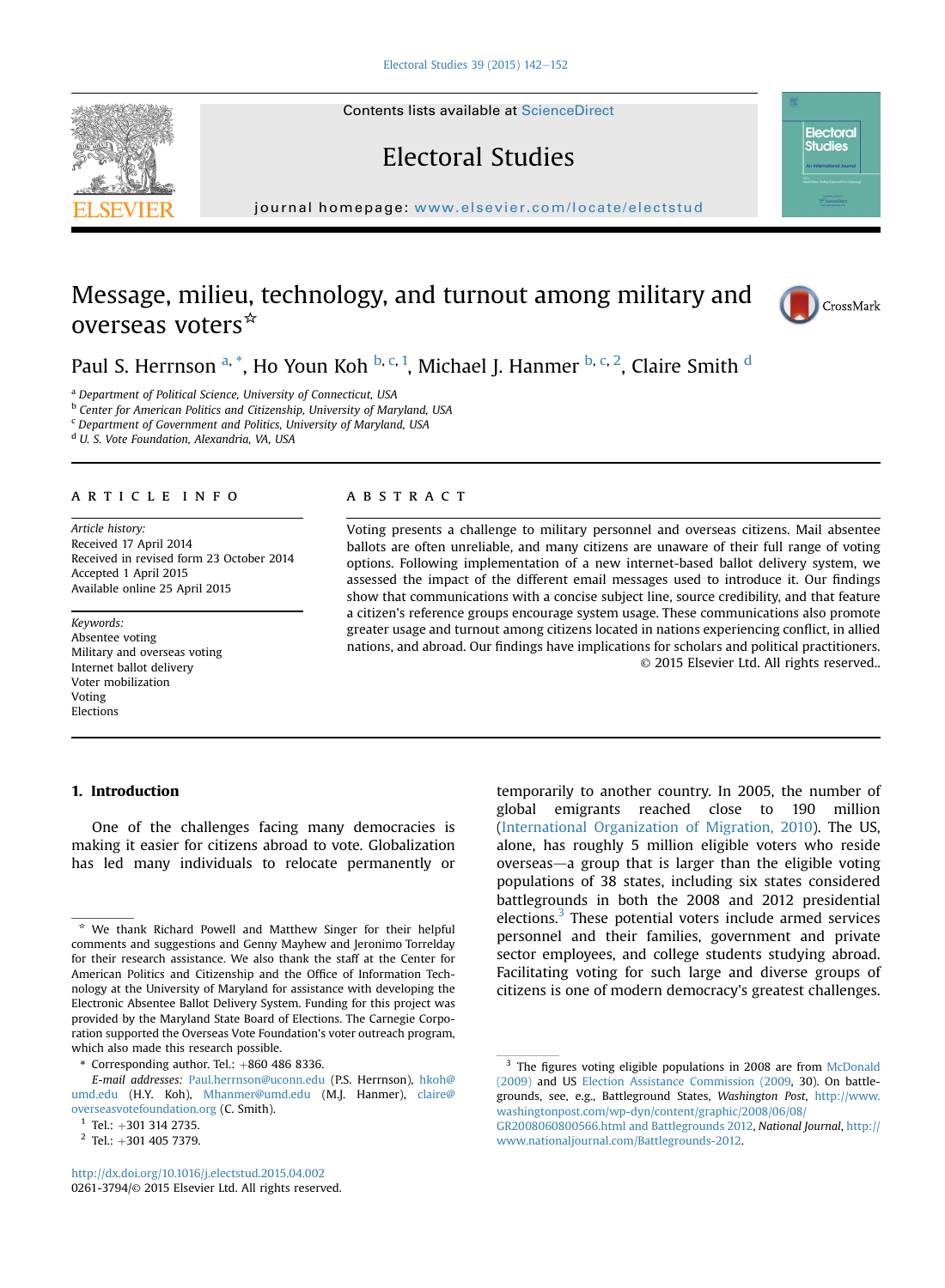Roughly 115 countries, including the US, have responded to the challenge by providing some form of voting rights and services [\(Ellis et al., 2007](#page-10-0)). Some countries post absentee ballots through the mail, while others set up polling stations at their embassies and consulates. In 2007, two countries allowed their overseas citizens to vote via the Internet. More recent innovations introduced in some states in the US involve online ballot delivery followed by postal return. Whether these, or any, procedure for overseas voting can be deemed successful depends on several factors, such as the design of the voting system, the convenience it offers (including to citizens in hazardous situations such as war zones), and the attributes of the outreach efforts used to encourage potential voters to use it.

Military and overseas voters must jump higher hurdles to cast a ballot than other citizens. Nevertheless, their votes can make a difference in close elections [\(Curtis, 2010](#page-10-0)) and candidates, including those for the US presidency, actively campaign for them ([Curry, 2012\)](#page-10-0). Innovations in voting technology may lower some hurdles (e.g., Hall [Alvarez and](#page-9-0) [Hall, 2004](#page-9-0)). However, they are unlikely to enhance turnout if voters are unaware of the new methods or reside in locations that make it difficult to use them. While our study focuses on military and overseas voters from the US, it has implications for others, including citizens of other countries, and voters who travel frequently, attend college away from home, or find it difficult to get to the polls.

We address three questions as they pertain to military and overseas voting: Does providing citizens with information about a new voting method encourage its use? Does the presentation and content of this information matter, both in terms of the method's usage and voter turnout in general? And, does the milieu $-i.e.,$  the geographic location and social context-in which potential voters find themselves during an election have an impact on their political participation and responsiveness to different messages?

Using data for US military and overseas citizens registered to vote in Maryland, we find that an effectivelyworded email message can increase the use of a new voting method and, in some circumstances, improve voter turnout. Whether a voter is located in the US, an allied country, or a conflict zone also is important. The new voting system we study was relatively inexpensive to develop, can provide voters with a ballot in a matter of minutes rather than weeks, and reduces the costs of delivering absentee ballots. These features have the potential to address both of the key issues common to overseas citizens: 1) low turnout; and 2) high rates of ballot rejection, usually driven by ballots that arrive too late to be counted. Given the potential problems associated with getting and returning a traditional absentee ballot, it is important to understand better the circumstances under which potential voters (new and habitual) will use a new electronic absentee ballot delivery system. Doing so can better inform election administrators, citizen groups, and political actors on how to ensure ballots quickly get to those who request them, which in turn should increase the chances that the ballots are returned on time. In addition to having implications for voters besides the population we studied, the results have

ramifications for election administrators, political practitioners, reform advocates, and scholars interested in voter mobilization, political communication, and election reform.

#### 2. Reform, overseas voters, and political mobilization

The US Congress and the states have passed several pieces of legislation to address the obstacles overseas citizens confront when trying to vote. These include the Uniformed and Overseas Citizens Absentee Voting Act (UOCAVA), enacted in 1986, and parts of the Help America Vote Act (HAVA), enacted in 2002. $4$  Despite these efforts, turnout for this group was estimated at only13.7% in 2008. $^5$ 

Time is one of the major impediments to overseas voting. The process of obtaining and casting a ballot requires significant foresight. It can take anywhere from two weeks to two-and-a-half months to complete ([Pew Center](#page-10-0) [on the States, 2009](#page-10-0)) and is a major hindrance to participation [\(Hall and Smith, 2011; Cain, MacDonald, and](#page-10-0) [Murakami, 2008](#page-10-0)). During the 2008 election, only 69% of the ballots sent to overseas voters were returned ([Election](#page-10-0) [Assistance Commission \[EAC\] 2009](#page-10-0)). More than half of all overseas citizens who did not return an absentee ballot reported it either failed to arrive or it arrived too late to vote ([Overseas Vote Foundation \[OVF\] 2009\)](#page-10-0). Moreover, 7% of the ballots returned by overseas voters were rejected, primarily because they missed the deadline for counting ([US](#page-10-0) [Election Assistance Commission, 2009\)](#page-10-0).

The Military and Overseas Voter Empowerment (MOVE) Act, passed in 2009, sought to address time considerations on the front-end of the voting process by mandating that states offer an electronic alternative to the traditional mail ballot. In 2010, all 50 states and Washington, DC provided for the electronic transmission of a blank ballot to military and overseas votes (hereafter referred to as UOCAVA voters): 44 states used email, 5 used downloadable online documents, and 2 used fax.

Maryland responded to the MOVE Act by introducing an electronic absentee ballot delivery system (EABDS) for delivering blank ballots online. Generally considered an innovator in election reform ([Palazzolo, 2005; Gimpel and](#page-10-0) [Dyck, 2005\)](#page-10-0), the state implemented the new system in time for the 2010 election. The EABDS provides voters with the same ballot, instructions, and affidavit distributed with traditional mail absentee ballots. In lieu of a pre-printed envelope, one receives instructions on how to print the appropriate address on an envelope the voter supplies. To arrange for a ballot to be delivered via EABDS, voters simply check the appropriate box on their absentee ballot request form (available from the state's or counties' boards of elections and government websites, and websites sponsored nongovernmental organizations) and provide their

<sup>4</sup> UOCAVA establishes the federal framework for overseas voting (state laws provide details and cover implementation). It covers citizens who are active members of the Uniformed Services, the Merchant Marines, the commissioned corps of the Public Health Service and the National Oceanic and Atmospheric Administration, their family members, and other citizens residing outside the US.

<sup>5</sup> See note [3.](#page-0-0)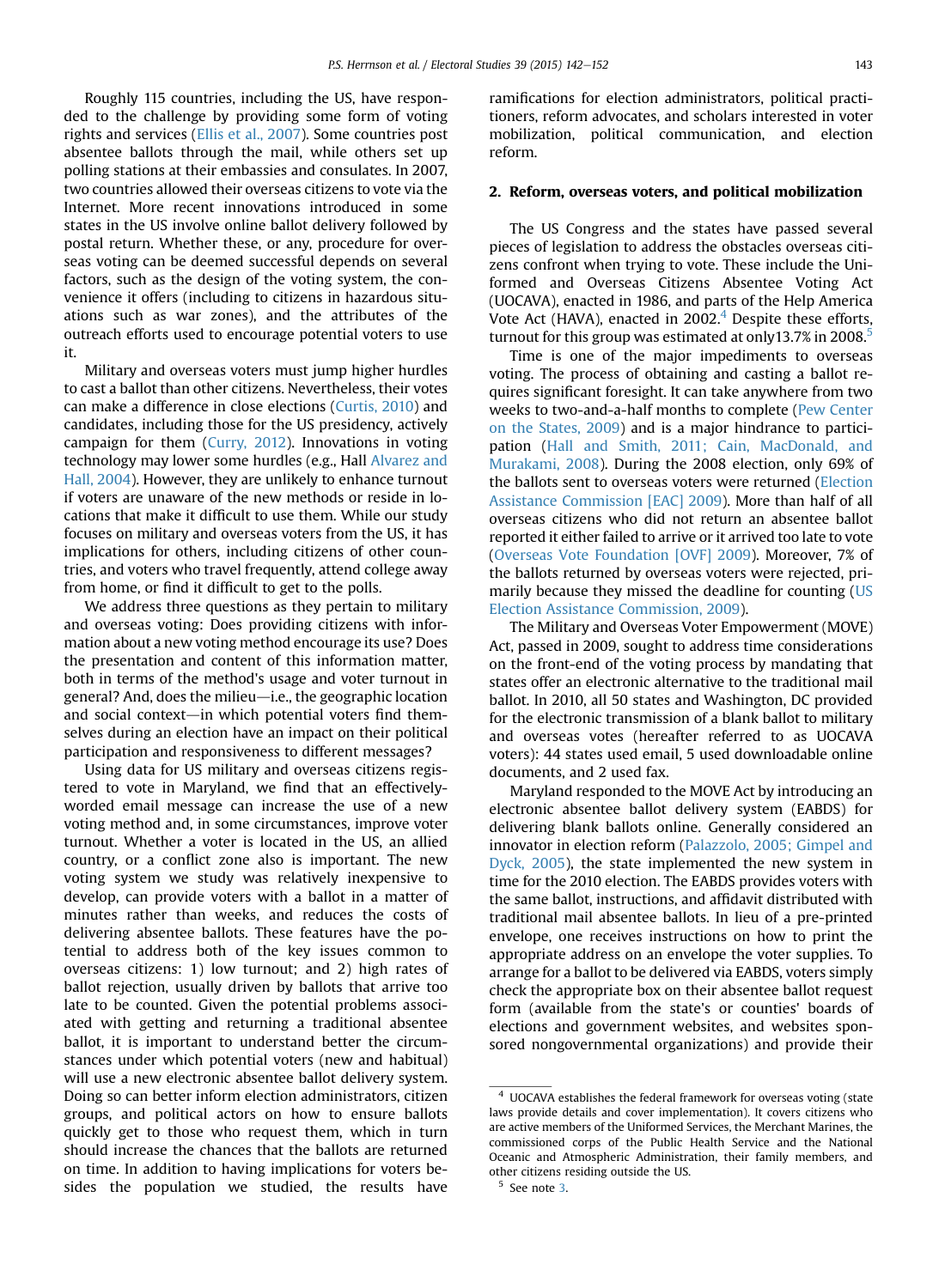email address. Those who opt to use the EABDS receive an email notifying them when their ballot is ready and instructions on how to download it from a secure website. Once they download and print the ballot, voters fill it in and return it, as they would a paper absentee ballot.

The introduction of electronically-delivered ballots, like most election reforms implemented over the last several decades, aims to make voting easier. $6$  Although many scholars assume that lowering the costs of voting will increase turnout (e.g., [Downs, 1957](#page-10-0)), most of the literature shows that voter registration reforms (e.g., Wolfi[nger and](#page-10-0) [Rosenstone, 1980\)](#page-10-0) and convenience voting methods, including early in-person voting and no excuse absentee voting ([Gronke et al., 2007, 2008; Cain, Donovan, and](#page-10-0) [Tolbert, 2008](#page-10-0)), do little to boost turnout ([Berinsky, 2005;](#page-10-0) [Hanmer, 2009\)](#page-10-0). Moreover, convenience reforms have been found to exacerbate the turnout gap between the resource rich and the resource poor, as these reforms work mainly as substitutes to Election Day voting for those who are already likely to vote, rather than forces that mobilize the least engaged ([Berinsky, 2005](#page-10-0); but see [Stein and](#page-10-0) [Vonnahme, 2008\)](#page-10-0).

It is important to recognize that this is not necessarily the case for all UOCAVA voters. The resolve of some suggests that this group may be more motivated to vote than other citizens. But, factors related to where they are located compound the challenges associated with requesting a ballot and receiving it in a timely manner. Most UOCAVA voters reside beyond the reach of local and often national media markets, well outside the jurisdictions targeted by foot and telephone canvassers, and far from communities where their family, friends, and neighbors discuss elections and go to vote. Many are excluded from most of the information and excitement that accompanies an election, which can seem, and literally be, halfway across the globe. Among UOCAVA voters, the hurdles faced by first time voters or first-time absentee voters are especially daunting. Not yet in the habit of routinely voting, there is little in these voters' political socialization that lends itself to seeking information about the steps needed to request an absentee ballot.

Political geography and social setting also pose more formidable barriers to some UOCAVA voters than others. For example, citizens in countries experiencing significant conflict or having poor relations with the US are likely to find it more difficult to vote than citizens elsewhere. Citizens in these circumstances typically have less access to traditional mail or electronic communication devices, making it more difficult to obtain and cast a ballot. They also probably receive less news about American politics and interact with fewer US citizens on a daily basis.

In summary, UOCAVA voters may be more motivated than domestic voters, but the structural, informational, time-related, and behavioral obstacles often deter those who want to vote from doing so. The hurdles UOCAVA voters must overcome to participate in an election make it a mistake to describe them as resource rich voters. Their

abysmal turnout levels reinforce this point. Although the uniqueness of this group may limit our ability to generalize our findings to nonvoters, the US Congress's and the state legislatures' responses to their plight signify the importance of conducting research that enables scholars and policymakers to find ways to address the unique circumstances of this group.

#### 2.1. The introduction of new voting methods

Important questions remain regarding the introduction of electronically-delivered ballots and their use by the voters they were intended to assist. First, given that few individuals are initially aware of new voting methods prior to their introduction, what is the impact of an information campaign on their propensities to use one or vote in general? Second, if most UOCAVA voters are located far from where they are registered to vote, does their milieu condition their response to the specific message they receive?

With regard to the first question, most research on voter mobilization establishes that personal approaches, such as door-to-door canvassing, are more effective than impersonal approaches, such as email, because the former are based on stronger social connections [\(Green and Gerber,](#page-10-0) [2008; Nickerson, 2007; Areceneaux and Nickerson, 2009;](#page-10-0) [Bennion and Nickerson, 2011; Panagopoulos, 2011\)](#page-10-0). However, some studies show that a personal connection may not be necessary for an information or mobilization campaign to have the desired effect on some voters ([Dale](#page-10-0) [and Strauss, 2009\)](#page-10-0). Specifically, individuals who, by their actions, demonstrate they have a strong interest in voting, such as those who opt on to an email list that provides information about voting procedures, are more likely than others to be influenced by impersonal messages. Further evidence suggests that impersonal online communications boost participation in online political activities, despite their limited impact on traditional offline methods of participation [\(Vissers et al., 2012](#page-10-0)). In sum, the finding that impersonal mobilization techniques do little to boost inperson or mail voting among most voters does not rule out the possibility that email communications can have a positive impact on voters' use of an online absentee ballot, especially for those who wish to vote but confront the significant obstacles encountered by UOCAVA voters.

Research on survey methodology and marketing indicate that the message source, subject heading, and body of an email influence the behavior of the recipients in ways that are applicable to the study of the impact of information campaigns on the use of new voting methods. Government surveys have an aura of legitimacy that helps them receive the highest response rates [\(Heberlein and Baumgartner,](#page-10-0) [1978](#page-10-0)). Short subject lines are associated with a more positive response rates than long ones, which is of little surprise given that some email systems limit the number of characters that are visible [\(Donahue, 2009; Stallings, 2009](#page-10-0)). Combined, these findings suggest that a well-crafted email message that provides information about a new voting method may encourage voter participation, especially among UOCAVA voters, who are motivated to vote but have only limited exposure to news about an upcoming election or voting innovations.

<sup>6</sup> The exceptions are photo identification and other restrictive laws passed in some US states.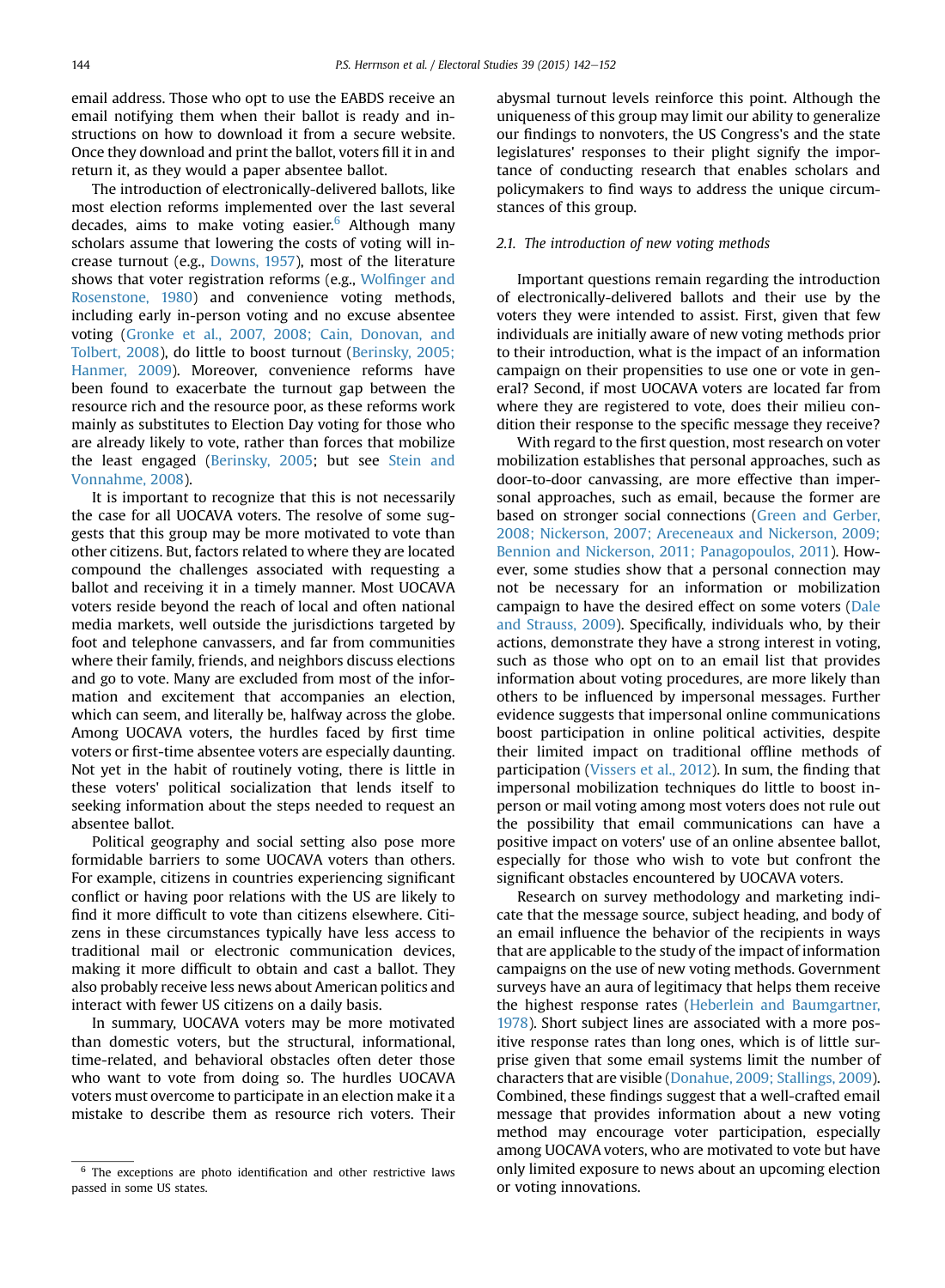# 2.2. Hypotheses

Compared to domestic voters and the techniques used to educate and mobilize them, little is known about UOCAVA voters and the impact of email communications on their electoral participation. However, the above literature provides a suitable foundation for our expectations regarding the effects of email on UOCAVA voters. We anticipate that a message that 1) has source credibility; 2) is sent to individuals who have some commitment to voting; 3) reminds the recipients of attachments to their home state or other reference groups; and 4) concisely identifies a method that lowers the costs of voting (so as to attract the recipient's attention and curiosity) should be effective in promoting individuals to use a new voting system. These insights inform our hypotheses for the impact of information campaigns on voter mobilization and the use of new voting methods:

H1). The turnout hypothesis: a clear concise email message that has source credibility, primes recipients to think about their personal ties to their state and other UOCAVA voters, and introduces a method that reduces the costs of voting will increase the probability an individual will vote.

H2). The conversion hypothesis: the message described in H1will increase the probability an individual will use the new voting method.

Regarding milieu, studies dating back to the 1940s emphasize the importance of geographic location and social setting on partisan attitudes and voting behavior [\(Lazarsfeld](#page-10-0) [et al., \[1944\], 1968; Berelson et al., 1954; Campbell et al.,](#page-10-0) [1960; Huckfeldt and Sprague, 1995\)](#page-10-0). The community where a voter resides has an impact on the election-related communications received (e.g., [Goldstein and Freedman,](#page-10-0) [2002](#page-10-0)), discussions of politics ([Kinder, 1998\)](#page-10-0), and voting behavior [\(Campell, 2006](#page-10-0)). The impact of location on voting is also a function of convenience. [Gimpel and Schuknecht](#page-10-0) [\(2003\)](#page-10-0) show that driving distance to the polling place and commuting conditions have a significant impact on turnout.

We build on previous studies and consider conditions that pose more adversities than miles and traffic jams. Physical separation from one's community heightens challenges for those who wish to participate in politics. This is especially the case for voters located in a country experiencing a major international or internal conflict. Conflict typically disrupts the delivery of mail, electricity, and other basic services—most notably those involving personal security [\(Collier, 1999; Stewart, 2003](#page-10-0)). It impinges on freedom of the press, becomes a major focus of media attention, and reduces coverage of unrelated events, including US politics. UOCAVA voters in conflict-riddled nations probably encounter fewer Americans, participate in fewer discussions of an upcoming election, face more obstacles to learning about the candidates and issues, and have greater difficulty receiving or returning a traditional mail ballot. We anticipated these voters will have lower probabilities of voting than others. However, given that the EABDS alleviates inefficiencies of mail ballot delivery on the front end of the process, an effectively worded message might boost turnout and EABDS usage for those in nations experiencing conflict.

Next, we consider whether an overseas voter is situated in a country that shares an alliance with the US. Most US allies provide environments that should facilitate American citizens participating in political discussions and learning about US elections. In addition to providing for public safety and stability, most allies support the freedoms of speech, assembly, and other democratic norms. Their media also cover American politics. The same is not true of many nations with which the US does not share an alliance ([Siverson and Emmons, 1991; Lai and Reiter, 2000](#page-10-0)). Thus, the surrounding environment should encourage UOCAVA voters in allied nations to be more receptive and responsive to an effectively-worded message, and it should have a positive impact on the turnout of UOCAVA voters and their propensity to use a new voting method.

Of course, there's no place like home, especially for encouraging voter turnout. Military voters stationed in the US and civilian overseas voters temporarily located in their US residence can choose from several voting options. They also are likely to be inundated by political advertisements and can readily converse with many about politics. One the one hand, we expect these individuals to be among the most likely UOCAVA voters to participate in an election. On the other, we anticipate few of them to request an electronically-delivered absentee ballot or a federal write-in absentee ballot (FWAB) because of the availability of an array of domestic voting options, including in-person Election Day voting and early voting in many states.<sup>7</sup> Our expectations for UOCAVA voters are that those who receive a clear and concise message introducing the system that mentions their state and other reference groups will be the most likely to vote and use that system. Moreover, this message should have a greater impact on EABDS usage among UOCAVA voters abroad than those in the US.

Ultimately, it is important to assess the impact of email messages on the propensity of different groups to capitalize on the new technology. Given that the federal and state governments have invested substantial resources to make voting easier for specific groups of citizens, it would be useful learn how successful these messages are at informing voters in different localities about a new voting option and getting them to use it. Since we have the most leverage over our experimental treatments we use the above considerations to focus our next two hypotheses on how the message and milieu interact.

H3). Message, milieu, and turnout hypothesis: the message described in  $H1$  is likely to promote greater turnout among US citizens in nations experiencing conflict (relative to those in non-conflict nations), in allied nations (relative to those in non-allied nations), and located abroad (relative to those located in the US).

H4). Message, milieu, and conversion hypothesis: the message described in H1 is likely to promote greater use of the new voting method among US voters in nations experiencing conflict (relative to those in non-conflict nations),

<sup>7</sup> The FWAB, often considered a voting option of last resort, is a downloadable ballot accepted by all states and territories that enables a voter to write-in the name of federal candidates only.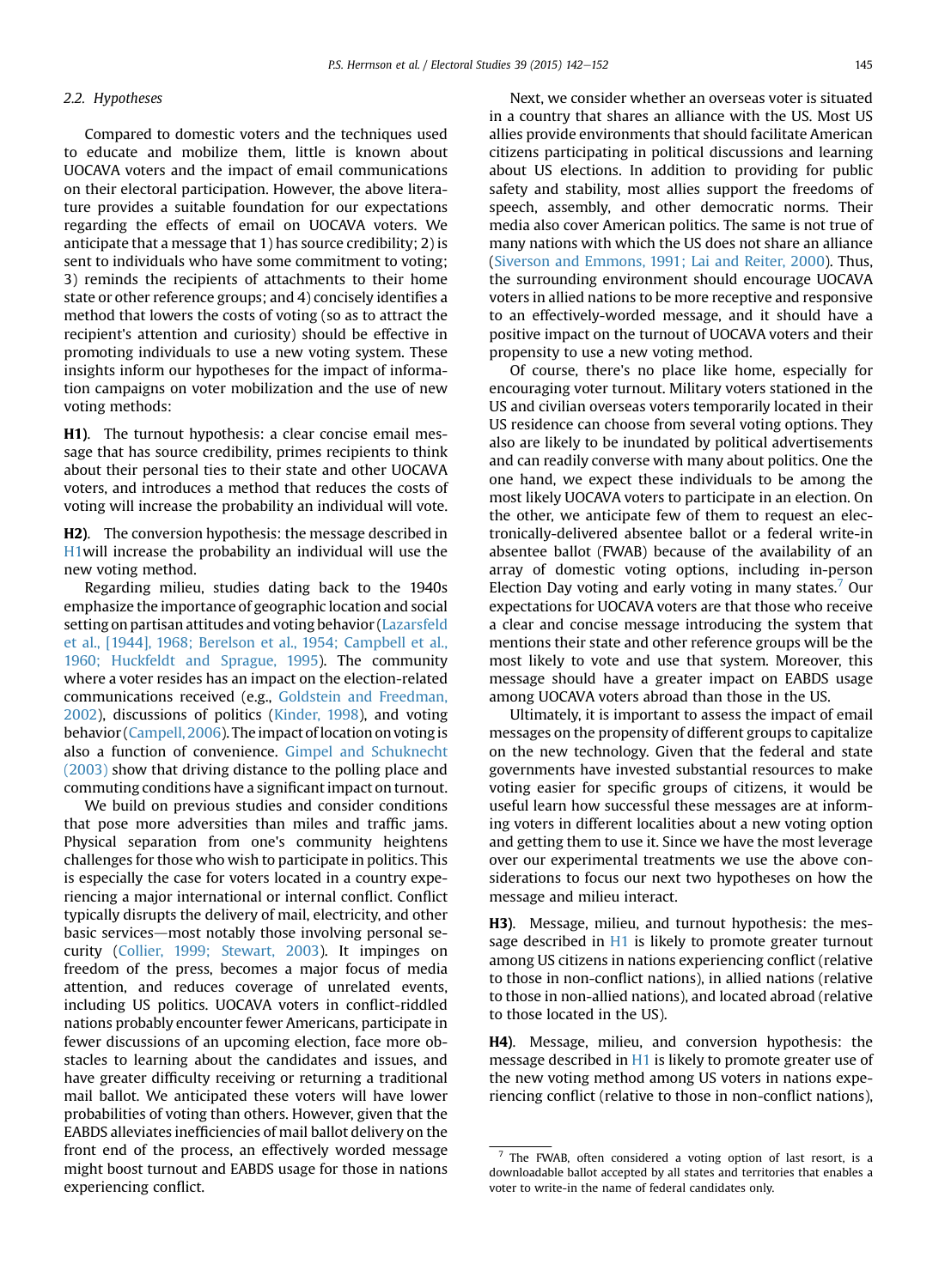in allied nations (relative to those in non-allied nations), and located abroad (relative to those located in the US).

#### 3. Data and research methods

We test our hypotheses using a field experiment that collected data from UOCAVA voters registered to vote in Maryland. Our sample, which differs from those used in most other voter mobilization studies, is appropriate for assessing the impact of communications on military and overseas voters-a population that differs substantially from the general public in at least three important respects. First, and most obvious, the voters in our study are overseas civilians or are members of the military who are stationed abroad or domestically. Second, they demonstrated an interest in voting by voluntarily signing up for information on a website sponsored by the Overseas Vote Foundation  $(OVF)$ —a nonpartisan organization created to "facilitate and increase participation of American overseas voters and military voters and their dependents in federal elections by providing public access to innovative voter registration tools and services" ([www.overseasvotefoundation.org\)](http://www.overseasvotefoundation.org).<sup>8</sup> Third, they are registered voters of Maryland, which, as noted above, implemented an internet-based ballot delivery system prior to the 2010 election. We recognize there are important differences between military personnel and civilians, But there are many similarities too, e.g. both sets have relocated, rarely get to vote in the US community where they would normally vote, and traditional election day voting in that community is generally not an option. Moreover, both are included in the relevant legislation and subsequent label, UOCAVA voter, used to describe these citizens. As such we combine them for analysis.<sup>9</sup>

Maryland is an appropriate state for conducting this study for several additional reasons. It has a mid-sized population, a professional state government, and its electoral competitiveness is similar to that of many states.<sup>10</sup> The state's military and overseas voting-age population was estimated to number at least 77,000 in 2008 ([McDonald,](#page-10-0)  $2009$ <sup>11</sup> UOCAVA voters from Maryland are drawn from the ranks of the military, the diplomatic corps, private industry, and university students, among other segments of society. As noted above, Maryland's EABDS is easy to use

and was implemented in time for the 2010 election. By assessing the impact of email communications during the voting system's initial deployment, our design avoided history as a threat to internal validity. Finally, the EABDS was widely used. It accounted for 36.9% of the 10,693 absentee ballots distributed to UOCAVA voters from Maryland in the 2010 general election, and 41.6% of the 2711 ballots they returned. Traditional mail ballots accounted for the remaining 63.1% sent and 58.4% returned. It is noteworthy that the return rate for ballots sent via EABDS was 28.6%, compared to only 23.5% for ballots delivered by mail.

We contacted registered Maryland voters located overseas using OVF's mailing list. OVF is a trusted source of information among UOCAVA voters, and its list includes only members who volunteered their email addresses. Thus, we know that those who participated in our study had at least some interest in voting and were unlikely to ignore or delete the email due to fear it contained harmful information. In 2010, OVF sent a total of 11 emails to the 1374 Maryland voters on its email list. We randomly assigned each of these voters to one of four groups. Three of the groups received email messages containing detailed information about the new system. We have good balance across each group on key characteristics, suggesting the randomization worked well (see [Appendix Table 1](#page-9-0)).

Although our sample is relatively small and lacks the statistical power of those used in some other studies of the impact of communications on voting, it is extremely wellsuited to our purpose, which is to test hypotheses about the influence of election communications on the turnout and voting system usage of an important population of potential voters. Recall that UOCAVA voters have expressed interest in voting, are located in drastically different geographic and social environments, and must overcome formidable obstacles to cast a ballot. This may limit the inferences we can draw to the nonvoters in other samples, but it enables us to generalize about a group that is sufficiently large to influence the outcome of an election and is symbolically important enough to have inspired the passage and implementation of reforms at the federal and state levels.

The first dependent variable, voter turnout, is a dichotomous measure of whether a voter cast a ballot in the 2010 general election. The second dependent variable is the voting option used: the EABDS; a mail absentee ballot; an FWAB; or a domestic in-person voting. Abstention from voting is the comparison category.

### 3.1. Messages used in the study

Our first set of independent variables of major interest is the email communications that were randomly sent to voters. We were able to vary two important features of the emails: the subject heading and the content in the body of the message (see [Table 1;](#page-5-0) the full messages appear in the Supplemental Online Appendix). The first group received the State policy innovation (SPI) message, which had the shortest subject line and highlighted the state and its new policy. The subject heading was: "Maryland's New Policy Reaches Out to Overseas Voters." The top of the email contained a policy alert that presented similar information.

<sup>8</sup> Since 2006 OVF has maintained a mailing list and emailed messages to inform voters of important changes in voting laws and the organization's activities on their behalf.

 $9$  Unfortunately, our measure of military membership is limited, as is the number of participants we can confirm are in the military. We do not have enough cases to analyze military members separately but when we exclude those known to be in the military the substantive conclusions do not change.

<sup>10</sup> Maryland, often described as "America in miniature" [\(Smith and](#page-10-0) [Willis, 2012\)](#page-10-0), is somewhat more racially, geographically, and economically diverse than most states. Its population is more educated and affluent than the national averages. Its politics are typical of most states in that it has been historically dominated by one-party (the Democrats), but reasonable two-party competition is evident as the minority party (the Republicans) has recently run competitive races for governor and occupied the governor's mansion. The 2010 gubernatorial election was a rematch between an incumbent Democratic and the Republican he defeated in the previous contest.

<sup>&</sup>lt;sup>11</sup> FVAP (2009) estimated the number to have been closer to 100,000.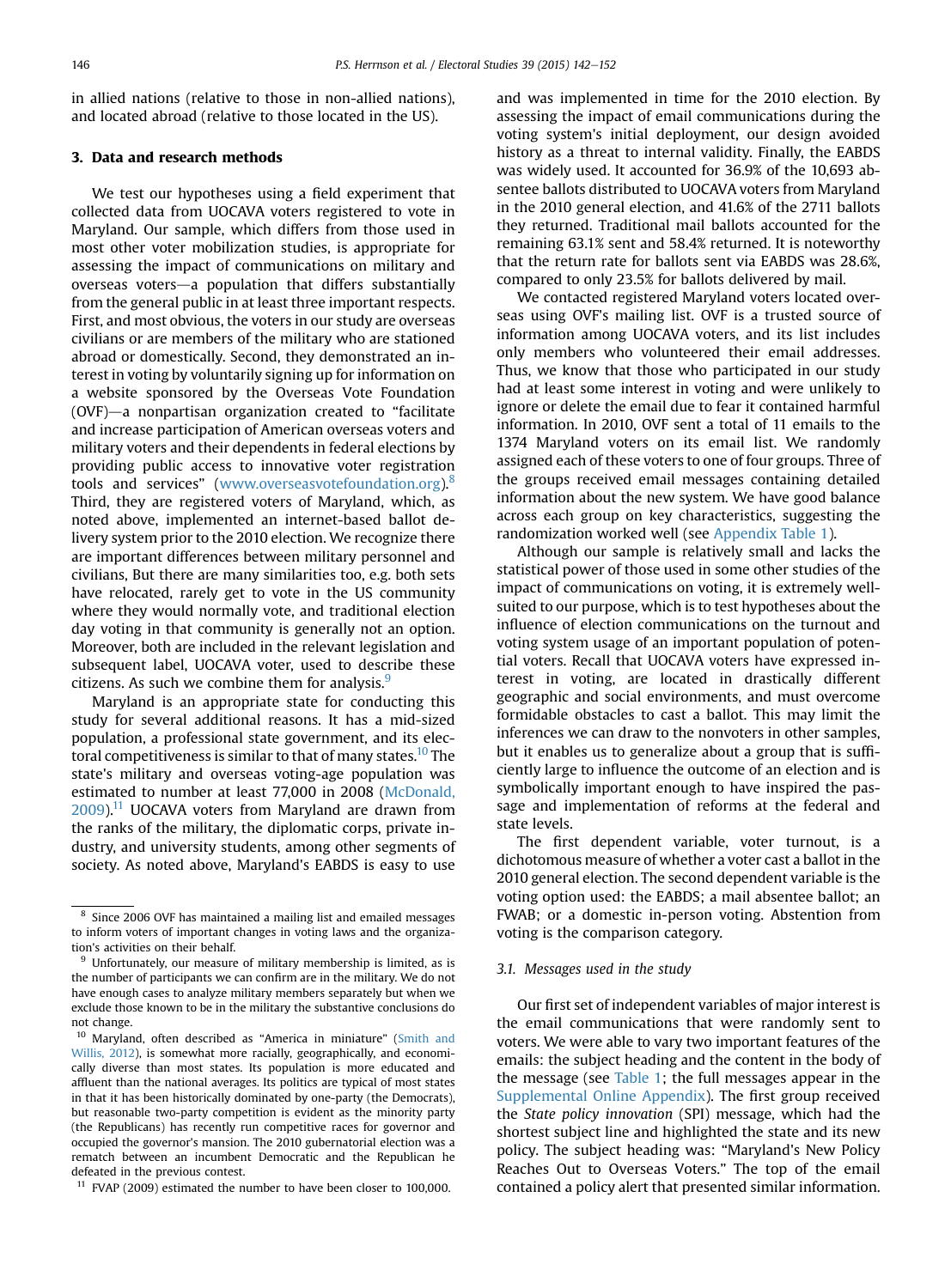<span id="page-5-0"></span>Table 1 Percentage of OVF list members by message.

| Group                | Subject line and policy alert                                                                                                                                                         | Percentage |
|----------------------|---------------------------------------------------------------------------------------------------------------------------------------------------------------------------------------|------------|
| Group 1 (SPI)        | Subject: Maryland's New Policy<br>Reaches Out to Overseas Voters<br>Policy Alert: New Internet-<br>delivered absentee ballot, outreach<br>to overseas voters                          | 24.2%      |
| Group 2 (NPI)        | Subject: Overseas Vote Foundation:<br>New Policy Reaches Out to Overseas<br><b>Voters</b><br>Policy Alert: New Internet-<br>delivered absentee ballot, outreach<br>to overseas voters | 25.2       |
| Group 3 (NSO)        | Subject: Overseas Vote Foundation:<br>Maryland Voter Alert<br>Policy Alert: New Internet-<br>delivered absentee ballot                                                                | 25.8       |
| Group 4<br>(Control) | Subject: Overseas Vote Foundation:<br>Maryland Voter Alert<br>Policy Alert: None                                                                                                      | 24.9       |

Notes: Subjects were randomly assigned to one of the four groups with an equal likelihood of being in each group. The slight variation in the percentage in each group is due to small variation in our ability to locate cases in the Maryland Voter File. As indicated in note 9, the rate of matching was not significantly different across groups.

By leading with the name of the state, the email's subject heading should enhance the message's credibility; some voters might even have thought the message came from an official state source. Mention of the recipient's reference groups (Marylanders and overseas voters) was intended to create a personal connection. The brief discussion of the policy innovation was intended to arouse interest and encourage use of the new system. We anticipate this message should boost voter turnout and EABDS usage more than any other message overall and across the contexts we described earlier.

The second group received the Nonprofit policy innovation (NPI) message, which was nearly identical to the SPI message. Its only difference was the subject line was longer and began with superfluous language (OVF's name, which occupied nearly the first 40% of the space). We anticipated that the lengthy subject line would distract some recipients from reading its most important part. Moreover, some recipients would be unable to read the section introducing the new voting systems because many email systems truncate long subject lines. Thus, we expect this message to be less likely to lead voters to open the email and, as a result, have less of an impact on voter turnout or EABDS usage.

The third group, referred to as the Nonprofit standard outreach (NSO) group, received OVF's standard message. The subject line had none of the features we hypothesized would encourage a recipient to open it. The policy alert presented facts about the new voting method but no appeal to overseas voters regarding the state's efforts to address their particular interests. We anticipated the recipients of this message would be less likely to vote or use the EABDs than those who received one of the previous messages.

The last group received the Control message that forms our basis for comparison. It was identical to the NSO message except that it had no policy alert. Some information about the new voting method was included, but it was presented indirectly at the end of the message as a part of the instructions for obtaining a ballot. We expected members of this group would be the least likely to vote or use the EABDs. Although we exercised complete control over the email subject lines and messages, consistent with its mission of providing information on elections to all its members, OVF did not wish to assign a traditional control group that received no contact. Despite lacking the traditional control group associated with most experiments, our design offers some advantages in studying the population of interest. Members of the control group are to some extent representative of other voters who have signed on to a political email list in that both are almost certain to receive an email, tweet, or some other communication from the list's sponsoring organization. Messages sent over a political listserve primarily focus on a candidate or ballot issue; they address voting options as a secondary matter—as was the case with the message we distributed to the control group. A final methodological advantage is that because everyone received some information about the election, our test of the effects of email communications on turnout and EABDS usage are conservative. In other words, this feature makes it harder for us to find an effect for the SPI or other treatments.

We sent each respondent their respective email message on the same date, August 30, 2010. The emails were sent using the Vertical Response mailing system, which tracks open rates, bounces, and unsubscribe requests. This system allowed us to determine both whether the individual received or opened the message that was sent. The Maryland State Board of Elections provided data that recorded whether an individual voted in the 2010 general election, the method used to cast a ballot, and the individuals' age and voting history. OVF provided information about the location of the voter's residence.<sup>12</sup> We used the information about location to code voters as residing in a conflict zone ([Gleditch et al., 2004](#page-10-0); Themnér and [Wallensteen, 2011\)](#page-10-0), a country that shared an alliance with the US ([Gibler, 2009\)](#page-10-0), or in the US itself during the 2010 election. We assess the impact of email communications and milieu on voter turnout and EABDS usage using differences of means tests.

### 4. Results

Our first set of preliminary results show the independent influences of the messages and milieu (see [Fig. 1](#page-6-0)). Overall, we find that those who received the SPI message voted at higher rates than those who received the other messages (24.2% vs. 20.9%), but since this difference is not statistically significant we view this result with caution. The impact of milieu was generally in the direction we anticipated but some of the differences were not

<sup>&</sup>lt;sup>12</sup> There were 179 individuals on OVF's list that were not in the state's voter file; as a result, we exclude these cases from the analyses. It may be that some on the list changed their registration to another state or signed on to the list to acquire information about the voting process in order to pass information to others. Treating the unmatched cases as nonvoters did not have a substantive effect on the results, and a multinomial logit model indicates that finding a match is not a statistically significant predictor of treatment assignment.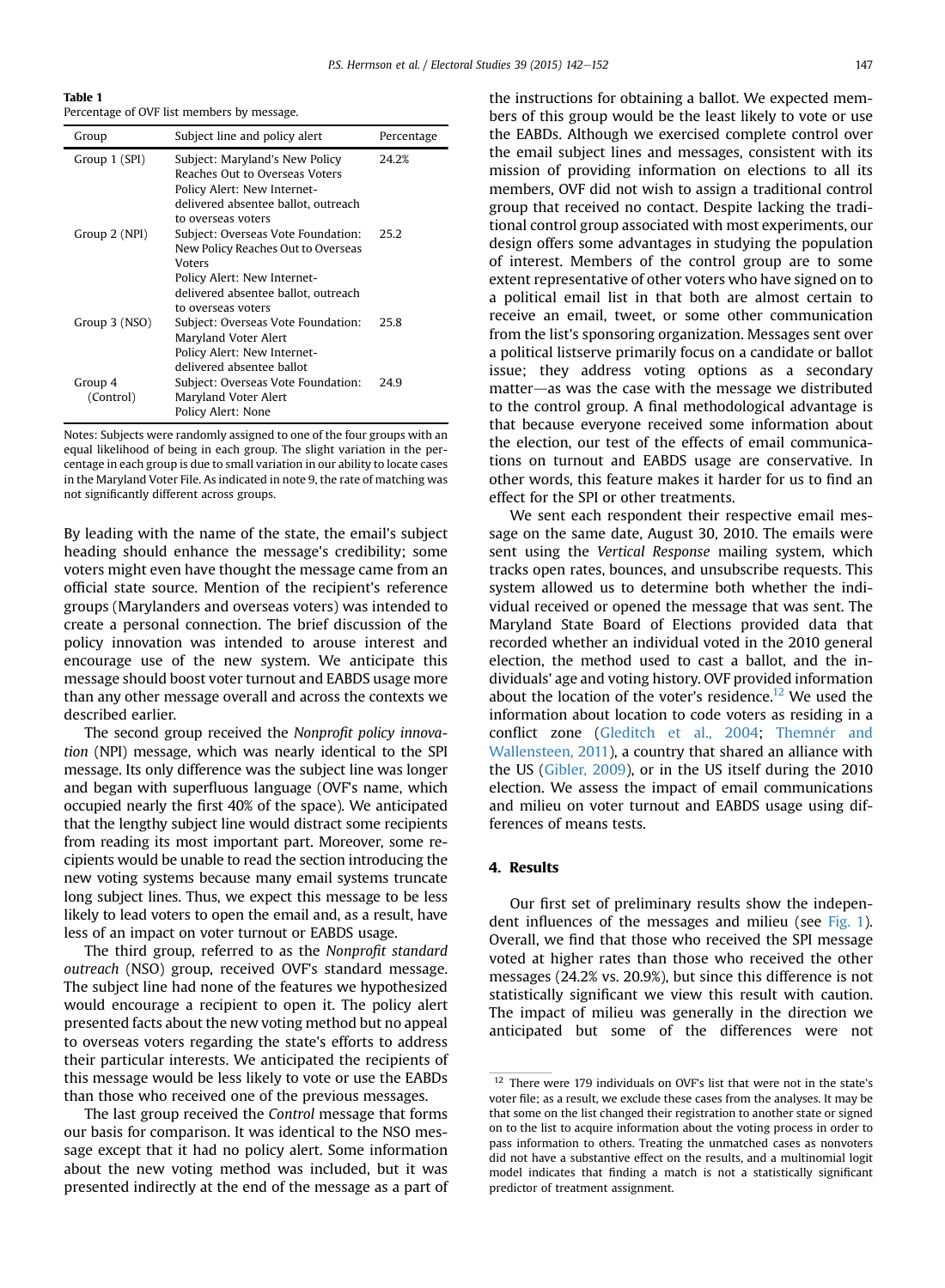<span id="page-6-0"></span>

Fig. 1. The impact of email message and milieu on voter turnout.

statistically significant. Turnout among citizens located in the US was 2.5 percentage points higher than those located abroad but the difference was not statistically significant. Among overseas citizens in allied countries turnout was 4 percentage points greater ( $p < 0.08$ ) than that for overseas  $citizens$  in non-allied countries.<sup>13</sup> Additionally, turnout among voters in nations experiencing conflict was substantially lower than those in countries at peace (a 6 percentage point difference,  $p < 0.025$ ).

Our second set of preliminary results is for the impact of different treatments and milieus on the voting method used. In theory, five options were available to UOCAVA voters. Approximately 8.7% of these individuals participated using an in-person voting method, either traditional Election Day voting or early voting. This was followed by EABDS users, who constituted 6.5% of those who voted. This is a large group considering that 2010 was the first time the system was available. Mail absentee ballots were somewhat less popular, comprising only 3.3%, perhaps because of the drawbacks raised earlier. The FWAB, the voting method of last resort because it only allows voters to participate in elections for federal office, was used by less than 1.8% of UOCAVA voters. $14$  Finally, almost four of five individuals abstained from voting, substantially fewer than the 96% national average for UOCAVA voters.<sup>15</sup>

The results presented in [Fig. 2](#page-7-0) show how the method used to vote varied across treatments and milieu. These results strongly support our expectations regarding the impact of email communications on voting behavior. Individuals who received the SPI message were 5 percentage points more likely to use the EABDS than those who received the control message ( $p < 0.02$ ). The other two

messages had virtually no impact. None of the messages had a positive impact on voting with either the traditional mail absentee ballot or in-person, but the negative effects associated with the NPI and NSO messages are somewhat surprising. They suggest that some voters ignored these messages, probably because of the similarity of their subject lines and content to the other emails received from OVF. The findings for the FWAB reinforce that email communications had little impact on a voter's decision to use this method.

The results for milieu corroborate many of our expectations. Voters located in allied countries make greater use of the EABDS than those in non-allied countries ( $p < 0.02$ ), but location in an allied country has no significant impact on voting using a mail absentee ballot, an FWAB, or in person. Voters in nations experiencing a conflict are somewhat less likely to use the new voting method than a mail absentee ballot or FWAB. Voters abroad are substantially less likely to vote in person than those located in the US on Election Day (mostly members of the military). Overseas voters also appear significantly more likely to use the EABDS than domestic UOACAVA voters-most of whom chose to vote in person. Nevertheless, this finding needs to be interpreted with caution because few domestic voters on OVF's list used the new system.

Given the preceding results and the substantial investments the federal and state governments have made to introduce voting methods that make voting easier for UOCAVA voters, it is important to examine the impact of the SPI message on voters in different milieus. The results of our hypothesis test for the effect of the SPI message on turnout across contexts are presented in [Fig. 3](#page-7-0). It shows the impact of the SPI message on voter turnout compared to the impact of the control message. The most striking result is that the SPI had a large impact on the turnout rate of those located in nations experiencing conflict. Whereas turnout among those in such nations who were part of the control group was just 11.3%, turnout among SPI message recipients in conflict areas was 23.9%, a difference of over 12 percentage points ( $p < 0.05$ ). By contrast, the SPI

<sup>&</sup>lt;sup>13</sup> Given that we have expectations regarding the direction of the differences we use 1-tailed tests throughout the study.

As explained in note 5, the FWAB is a downloadable ballot accepted by all US states and territories.

The national average is calculated using the estimated UOCAVA voting eligible population figures from [McDonald \(2009\)](#page-10-0) and a figure for the total ballots cast from the [US Election Assistance Commission \(2009\).](#page-10-0)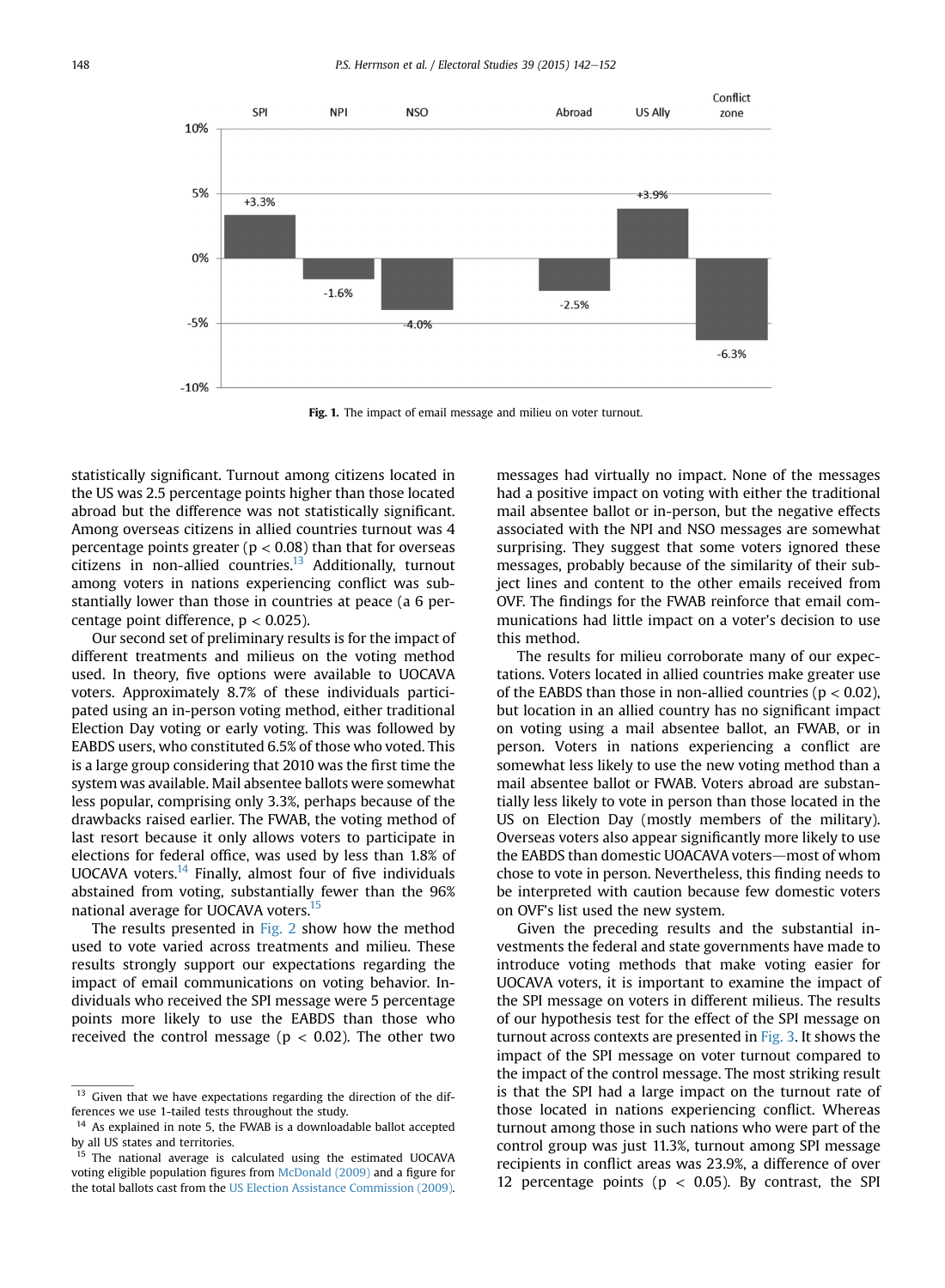<span id="page-7-0"></span>

Note: For the message variables (in the first three columns) the comparison group is the control message group. For voters abroad, in US allied countries, and conflict zone nations, the respective comparison groups are voters in the US, non-allied countries, and non-conflict zones.

Fig. 2. The impact of email messages and milieu on EABDS usage.

message had a substantively small and statistically insignificant impact in countries not experiencing conflict. The difference between the effects in conflict and non-conflict zones also was substantively large and statistically

significant ( $p < 0.08$ ). The figure suggests that the SPI message had a more positive impact on those in the US than those abroad, but each of the effects were statistically insignificant, as was the difference in the differences. The



Note: Each bar shows the difference in the turnout rate between those who received the SPI message compared to those who received the control message.

Fig. 3. The impact of the State targeted policy innovation message (SPI) on the average turnout in different milieus.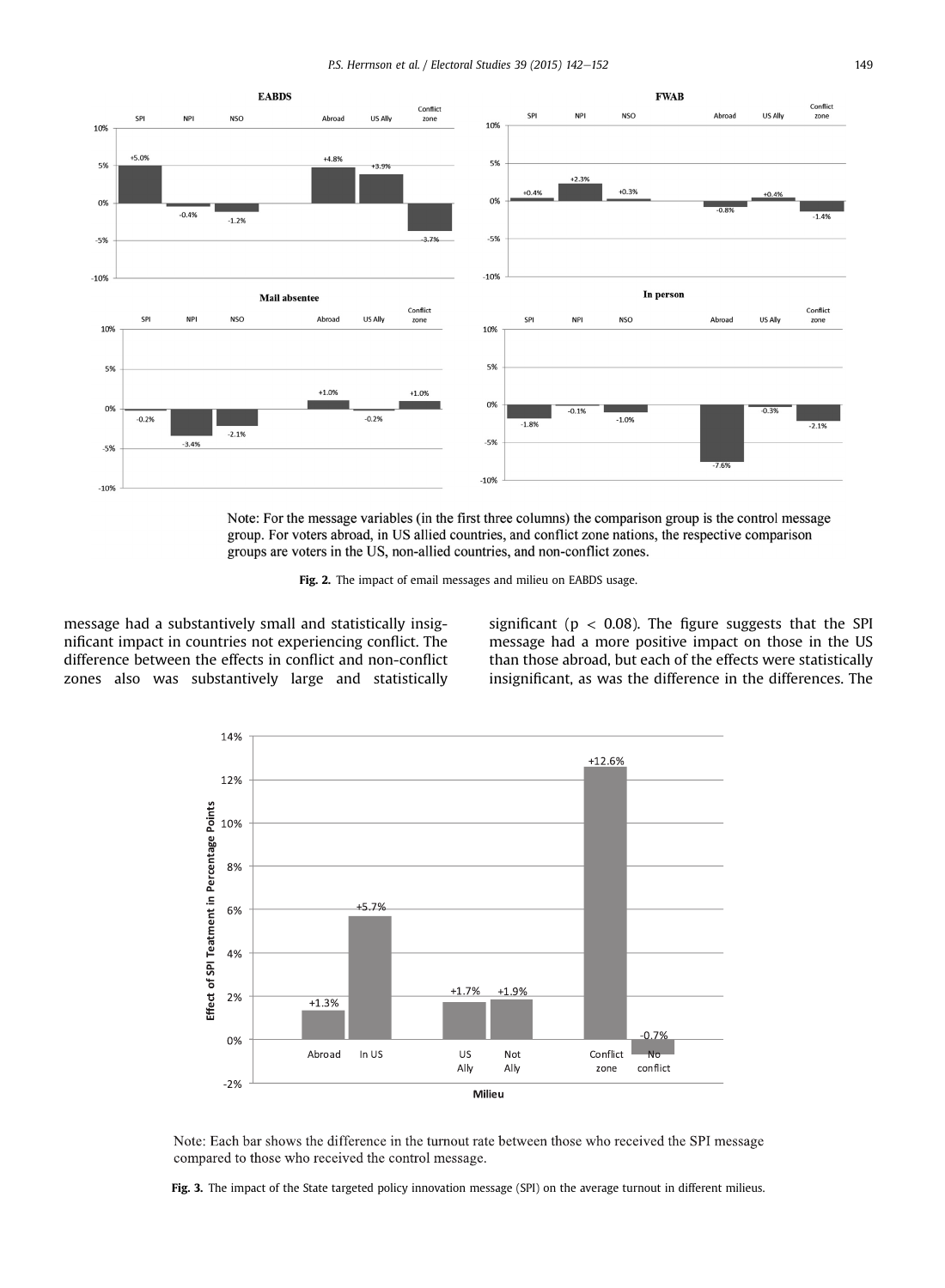

Note: Each bar shows the difference in the EABDS usage rate (including nonvoters) between those who received the SPI message compared to those who received the control message.

Fig. 4. The impact of the State targeted policy innovation message (SPI) on the average EABDS usage in different milieus.

SPI message had virtually identical effects on turnout for those in allied or non-allied nations, with none of the differences achieving statistical significance. For the most part, these results are consistent with the literature showing the difficulty of increasing turnout via subtle email messages. However, the results for UOCAVA voters in countries experiencing conflict suggest that under some circumstances the content of the message potential voters receive can boost turnout.

The results in Fig. 4 compare the effects of the SPI message and control message on EABDS usage. Not surprisingly, the SPI message had pronounced effects on voters residing abroad. Usage rates among those who received the SPI message were more than 6 percentage points higher than those in the control ( $p < 0.01$ ). For those residing in the US, the SPI treatment did not have a positive effect and was not statistically significant. It is noteworthy that the large difference between the effects of the message on voters abroad and those in the US was statistically significant ( $p < 0.09$ ). The SPI treatment had similar effects on EABDS usage for those in allied and non-allied nations: the 5.1 percentage point effect in allied nations is statistically significant at  $p < 0.05$ , the 4.6 point effect in non-allied nations is significant ( $p < 0.09$ ), and the difference between the treatment effects for the two groups was neither substantively nor statistically significant. Similar to the result for turnout, the SPI treatment had a larger impact on voters located in conflict-riddled countries than those at peace. The 13 percentage point boost in EABDS usage among those receiving the SPI treatment is substantively large relative to the overall 7% EABDS usage rate across the sample and is also statistically significant ( $p < 0.01$ ); but the smaller 3.2 point effect for those in nations not experiencing conflict is not statistically significant. The difference between these two effects is both substantively large and statistically significant ( $p < 0.06$ ). Overall, the SPI message was effective in increasing usage of the new voting method with particularly strong results for registrants residing in nations experiencing conflict.

# 5. Conclusion

This study presents a number of important and unique findings. First, it shows some voters are willing to use a new electronic absentee ballot delivery system. Second, it demonstrates that an impersonal email communication can boost system usage and turnout when it is designed to appeal to an electorally-motivated segment of the population that confronts a number of structural challenges to voting. Third, it extends generalizations about the impact of geography and social setting on political behavior to encompass a broader set of environmental circumstances.

The accessibility, usability, and efficiencies associated with the voting system constitute one plausible explanation for our results. After all, potential voters are unlikely to use a system that provides few conveniences and is burdensome to use. Nonetheless, we demonstrate there are explanations beyond technology. We show that raising citizen awareness through an effectively-worded email communication can increase usage of a new voting method. A clear concise message that has source credibility, primes recipients to think about their reference groups, and arouses interest is likely to succeed where other messages fail. We also demonstrate the importance of situational dynamics. The milieu in which citizens find themselves influences the political information they receive, their conversations about politics, and their motivations and opportunities to participate in an election. It affects the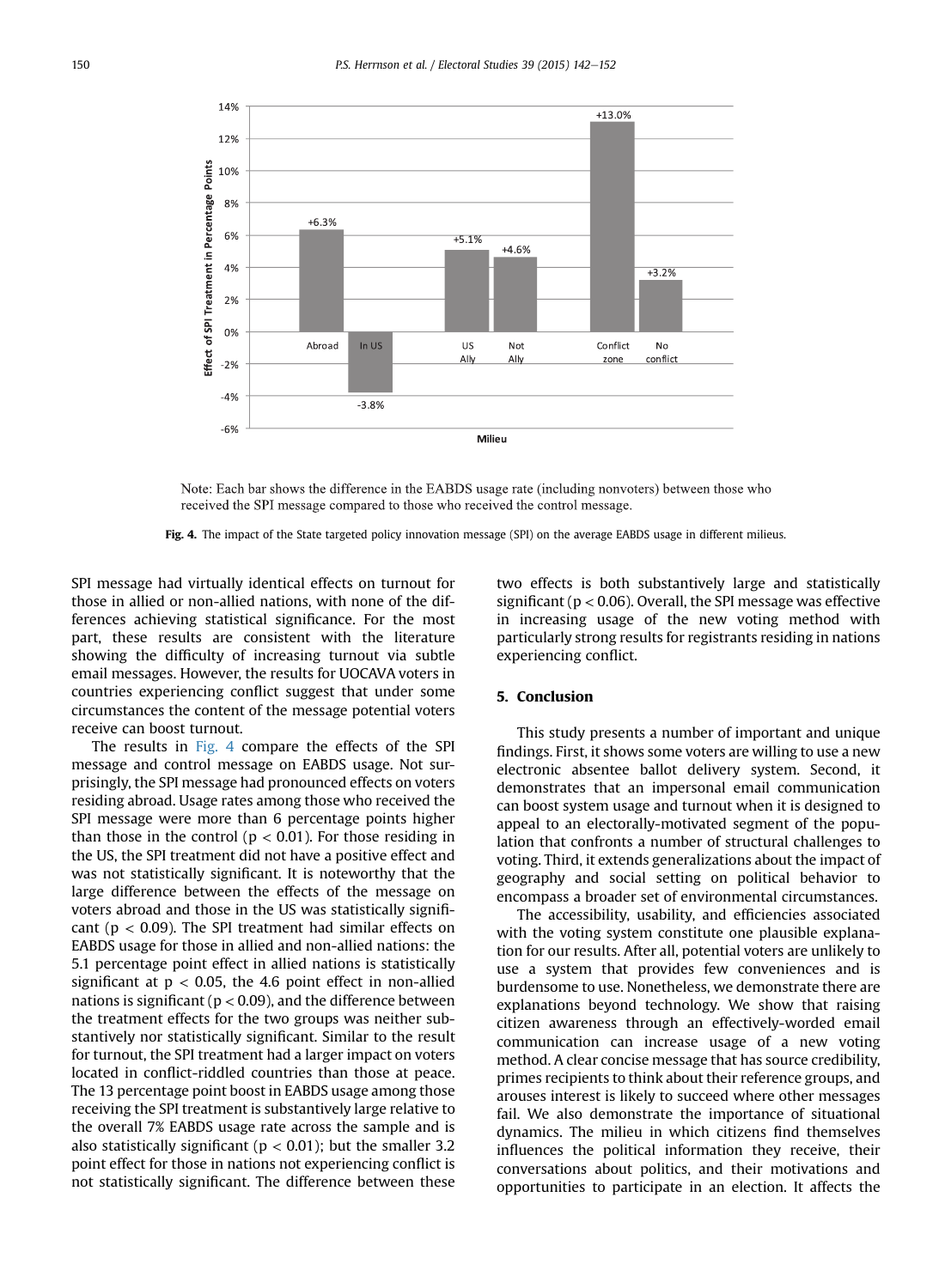<span id="page-9-0"></span>choices they make about using a new voting system and voting in general. Milieu also has a conditioning effect on the influence of email communications.

Another set of explanations concerns the design of our study. The selection of UOCAVA voters using OVF's mail list as the study population is important because these individuals have expressed at least a modicum of interest in voting. Although OVF's requirement that all participants, including the control group, receive some form of electionrelated email message almost certainly biased the results in a conservative direction, it added a degree of realism to the study.

These findings suggest there are opportunities for further research. Future studies should test additional messages. It may be that messages that are tailored to appeal to voters in different overseas locations are more effective than a general message. In addition, the statistical power of the findings could be improved by increasing the sample size, perhaps by including states that adopt similar voting methods. Others may wish to replicate this study in other countries when measures taken to address the special needs of overseas voters are implemented. Future studies should also investigate the theoretical and empirical issues relating to military personnel overall and in comparison to civilians overseas.

The findings also have important implications for political practitioners, election administrators, and others concerned with voter mobilization. They suggest it is worthwhile to use email to contact overseas voters, including those who expect to be abroad on Election Day, and especially those who anticipate being located in countries experiencing conflict. Given the greater efficiencies and reduced costs associated with internet-based ballot delivery systems, states that currently use these systems should consider investing more to publicize them and trying to develop more effective messages. States and countries that do not, should consider implementing such a system- $-$ message combination. The findings also imply there might be benefits to making this system available to all voters, including US citizens not covered by the UOCAVA or MOVE Act. Internet-based ballot delivery systems would probably have particular appeal to younger voters, who make greater use of email than traditional mail. These systems also might appeal to senior citizens or voters with disabilities because the systems provide an option to vote with an absentee ballot in private and at their convenience. For many, the current alternative is voting when absentee ballots arrive at an assisted care facility en masse and caretakers may attempt to become involved in the voting process. Further, given the increased competitiveness of many elections and the availability of micro-targeting techniques, it may behoove candidates, political parties, and advocacy groups to consider expanding the use of email and other social media as a voter mobilization tool.

Regardless of these implications and possibilities, our study demonstrates that informing voters about innovations in election technology in an effective manner has the potential to enhance participation in elections. The perceptions of future generations about the conveniences and risks of various voting methods undoubtedly will differ from those of contemporary voters. It is likely that in the not so distant future, voters will become more comfortable with and reliant on ballots downloaded from the Internet than ballots delivered through the mail or cast at traditional polling places. The introduction of new voting systems and communication methods has the potential to change the dynamics of voter mobilization in a global world.

#### Appendix Table 1

Balance across conditions on key variables.

|                       | SPI | <b>NPI</b> | NSO. | Control |
|-----------------------|-----|------------|------|---------|
| <b>Turnout % 2008</b> | 70% | 65%        | 67%  | 67%     |
| Age                   | 45  | 44         | 44   | 46      |
| % Female              | 53% | 54%        | 56%  | 50%     |
| % Abroad              | 87% | 89%        | 89%  | 89%     |
| % in Allied nation    | 74% | 70%        | 78%  | 73%     |
| % in Conflict zone    | 17% | 19%        | 15%  | 19%     |

Notes: All differences for all comparisons are statistically insignificant at  $p > 0.10$  (2 tailed) except for the age differences between NSO and the control ( $p = 0.069$ ) and the % in allied nations between NPI and NSO  $(p = 0.033)$ . A multinomial logit using these factors to predict treatment assignment indicates that individually and overall these factors are not good predictors of treatment assignment ((LR test:  $\chi$ 2 = 13.87 (18 d.f.)  $p = 0.737$ ). Complete results including predicted probabilities using the observed value approach ([Hanmer and Kalkan, 2013](#page-10-0)) are available upon request.

#### Appendix Table 2

Comparison of effects of SPI treatment relative to NPI treatment on turnout and EABDS usage, by milieu.

|                    | Effect of SPI treatment<br>relative to NPI treatment | p Value (1 tailed) |
|--------------------|------------------------------------------------------|--------------------|
| Voter turnout      |                                                      |                    |
| Overall            | 0.049                                                | 0.073              |
| Abroad             | 0.063                                                | 0.045              |
| US                 | 0.050                                                | 0.322              |
| Ally               | 0.063                                                | 0.067              |
| Non-ally           | 0.053                                                | 0.200              |
| Conflict           | 0.121                                                | 0.060              |
| Non-conflict       | 0.048                                                | 0.109              |
| <b>EABDS</b> usage |                                                      |                    |
| Overall            | 0.054                                                | 0.008              |
| Abroad             | 0.065                                                | 0.007              |
| US                 | 0.029                                                | 0.184              |
| Ally               | 0.066                                                | 0.012              |
| Non-ally           | 0.035                                                | 0.174              |
| Conflict           | 0.111                                                | 0.018              |
| Non-conflict       | 0.048                                                | 0.036              |

Note: None of the differences in effects across milieu categories are statistically significant at conventional levels.

#### Appendix A. Supplementary data

Supplementary data related to this article can be found at <http://dx.doi.org/10.1016/j.electstud.2015.04.002>.

#### References

- [Alvarez, R.M., Hall, T.E., 2004. Point, Click and Vote: the Future of Internet](http://refhub.elsevier.com/S0261-3794(15)00097-9/sref1) [Voting. Brookings Institution Press, Washington, DC.](http://refhub.elsevier.com/S0261-3794(15)00097-9/sref1)
- [Arceneaux, K., Nickerson, D.W., 2009. Who is mobilized to vote? A re](http://refhub.elsevier.com/S0261-3794(15)00097-9/sref2)analysis of 11 field experiments. Am. J. Polit. Sci. 53  $(1)$ ,  $1-16$ .
- [Berelson, B., Lazarsfeld, P.F., McPhee, W.N., 1954. Voting: a Study of](http://refhub.elsevier.com/S0261-3794(15)00097-9/sref3) [Opinion Formation in a Presidential Campaign. University of Chicago](http://refhub.elsevier.com/S0261-3794(15)00097-9/sref3) [Press, Chicago.](http://refhub.elsevier.com/S0261-3794(15)00097-9/sref3)